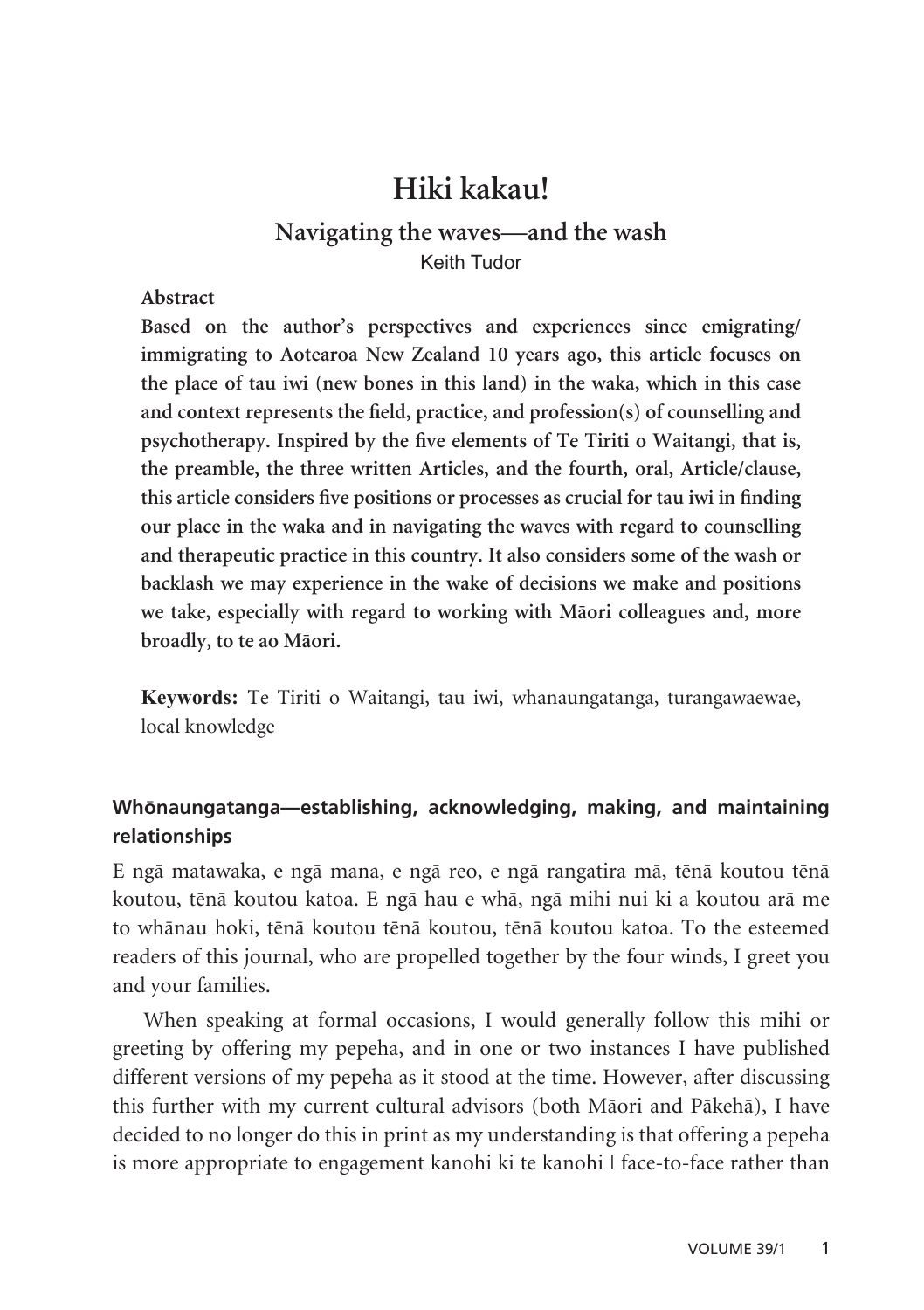in written form. Instead, here I am relying on this brief greeting, any introductory words from the editors of this issue of the journal, and my brief biography (which appears in the information about contributors at the end of the issue), as well as any existing—and imagined—connections I may have with you, the reader, and vice versa.

.

As an academic (a professor), as a leader (a manager), and as a healthcare practitioner, as well as he tangata Tiriti  $\vert$  a person of the Treaty, I take whänaungatanga seriously. In terms of Te Tiriti o Waitangi (Te Tiriti) and elaborating a practice based on Te Tiriti, Berghan et al. (2017) link the Preamble of Te Tiriti to whänaungatanga, which they describe as: "the active process of building relationships through shared experiences and connections, critical to *Tiriti*-based practice and a prerequisite of authentic engagement," arguing that "It sets the tone for all relationships with Mäori" (p. 19).

Of course, in counselling and psychotherapy—as well as practice in other "psy" professions such as psychology and psychiatry, and clinical nursing and social work, the relationship between client and practitioner is viewed as central: central to successful outcome, and more significant than the therapist's theoretical modality, so conceptualising this as whänaungatanga shouldn't be too much of a stretch for non-Mäori practitioners.

In referring to establishing, acknowledging, making, and maintaining relationships, I use the gerund ("ing" form) of the verb; I do so in order to emphasise the importance of relationship—or, better, relating—being based on active and continuous action (see Tudor, 2008a, 2008b). I continue this in the rest of the article, in which I identify and discuss positions or processes by which tau iwi (literally, "new bones"), that is, new immigrants to Aotearoa New Zealand, may find our place here and, specifically, in this context, our place as practitioners, and may contribute to the multi-ethnic society that is our bicultural nation. In the final part, I summarise how each of these positions or processes represents the elements of Te Tiriti and, therefore, reflects Te Tiriti-based practice.

In this article, I use Mäori kupu or words, and in doing so I acknowledge the input and guidance of my teachers and cultural advisors. I do so with some caution but also with their support, and I acknowledge that writing in this way is part of my journey—of settling and working here, and of working out my relationship with Te Tiriti o Waitangi, with te reo Mäori, mätauranga Mäori and tikanga, and,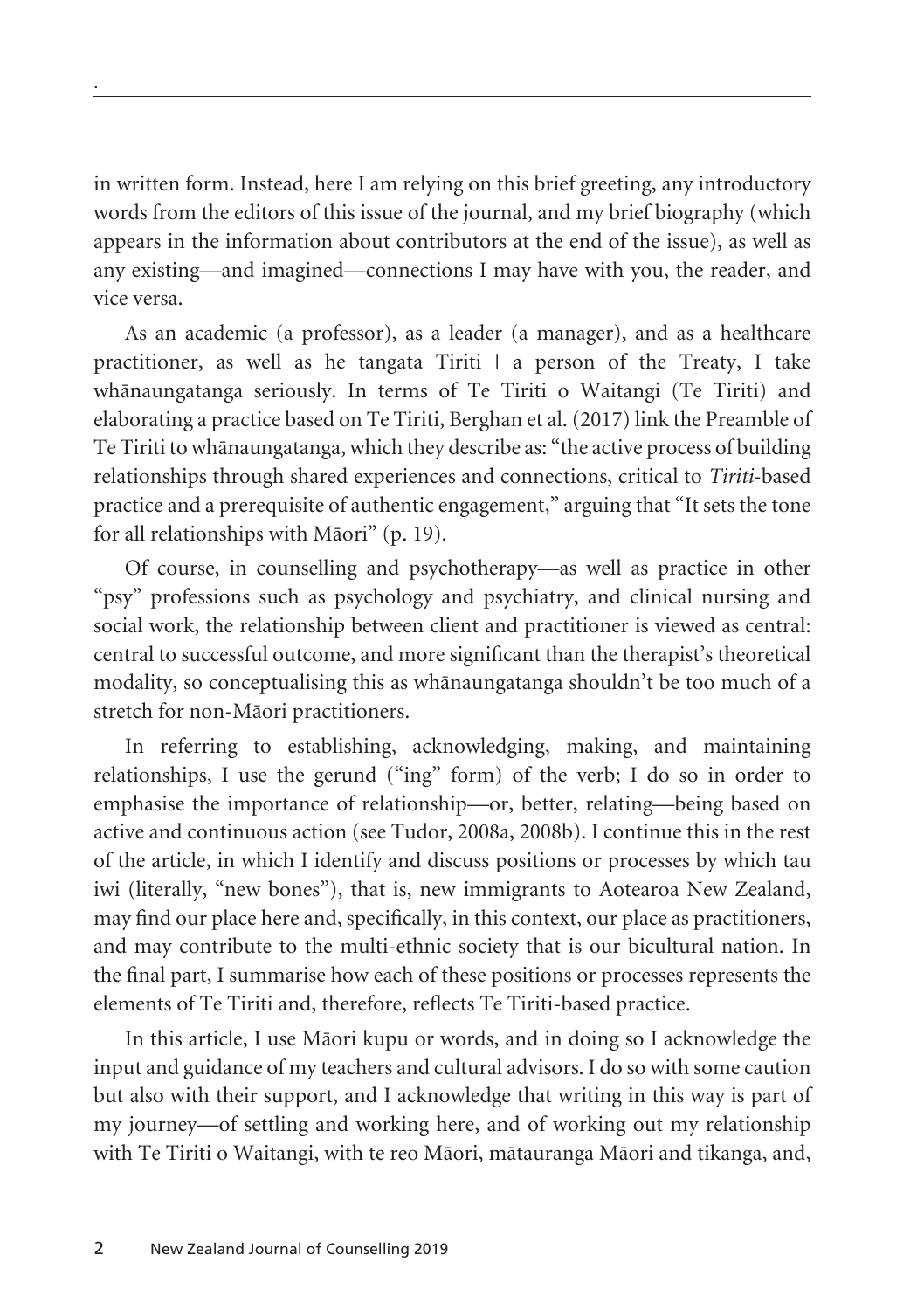indeed, with both Mäori and non-Mäori colleagues, clients, and friends. In this sense, the article is both personal and political—and, hopefully, both personal and general, for, as Rogers (1953/1967a) puts it: "*What is most personal is most general*" (p. 26, original emphasis).

### **Mätou turangawaewae—finding our place to stand**

One of the seminal experiences of my life was living in Italy for two years in my early thirties. It was there that I first experienced being the other—and being othered. While this was not easy or always pleasant, it was good for the soul and the psyche. In my first year there (this was in the mid-1980s), I spent most of my time soaking up the experience, as part of which I extolled all things Italian (the language, food, wine, music, art, architecture, etc.), and tended to denigrate or go along with a certain denigration of all things English (food, football, culture, and colonialism). At about the same time that I made the decision to stay for a second year, during a particular conversation with some Italian guys who were as usual running down "gli inglesi" (the English), I had something of an epiphany in which I said (initially to myself and later to them), "Wait a minute. I'm English, and there are things about England (and Britain) that are good and that I can be proud of." During that second year I not only became fluent in Italian (a fluency that, sadly, I have not maintained), but also became more conscious of my own culture, a consciousness that I have maintained, and which forms part of what Shweder (1990) refers to as "cultural intentionality." Although I regarded myself as well-educated (in terms of my upbringing and first degree) and well-trained (as a social worker and later as a psychotherapist), it was this experience of living in another country that gave me, as Rogers (1951) put it, writing about the desirable preparatory background for training in therapy, "a broad experiential knowledge of the human being in his cultural setting" (p. 437)—and, I would add, in *different* cultural settings.

When I returned to the United Kingdom in 1987, I began to work more with people from different cultures; one Asian colleague at the time attributed this to the fact that, as far as he was concerned (and despite our considerable political differences), I knew where I came from and, therefore, could be trusted, as a result of which we worked together and published an article jointly (see Singh & Tudor, 1997). One manifestation of this was that, when I emigrated/immigrated to Aotearoa New Zealand in 2009 and was introduced to the concept and practice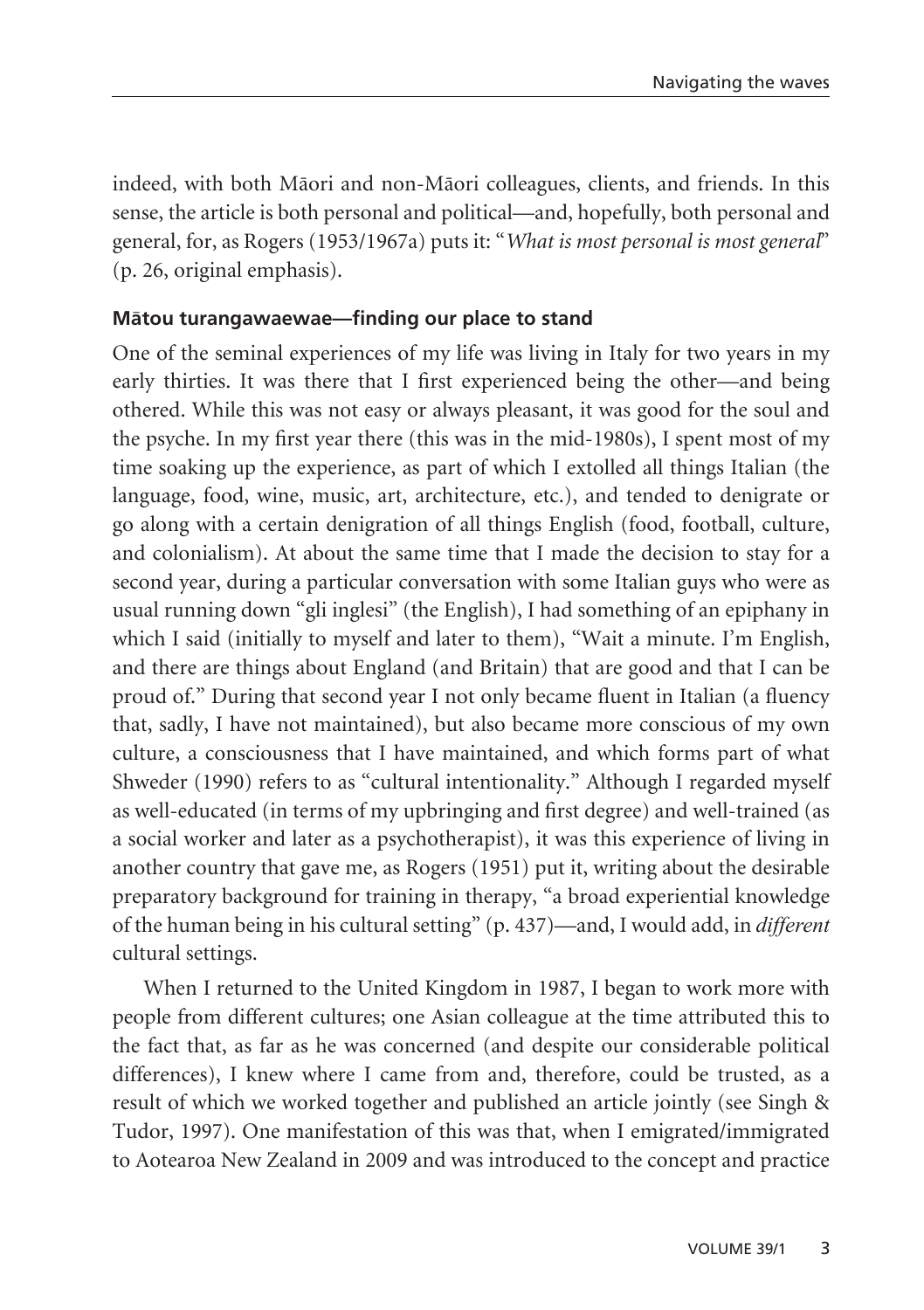of pepeha, I knew immediately what my mountain and river were—and are—and have since come to know what my waka is.

My mountain, Helvellyn, the name of which means pale yellow moorland, is the third highest mountain in the English Lake District. It was a mountain I climbed a lot as a young boy with my parents and two older brothers, and it is where my parents' ashes are scattered. As I am the youngest of three sons, I think of myself as the third highest mountain in my family of origin, and it is perhaps no accident that I identify with third force, humanistic psychology (the other two being psychoanalytic/psychodynamic and behavioural psychology)—and with being tëina, and pötiki or the youngest.

My river, the Don, runs through Sheffield, which is a city that developed as a result of the English Industrial Revolution and was—and still is—noted for its manufacturing of steel. It also has a strong, independent socialist tradition, with which I identify, and so, for me, my river, whose name derives from Dön or Danu, a Celtic mother goddess, carries not only a sense of renewal, especially in its upper reaches in the Pennine range of mountains, but also of steel and steeliness, socialism, and social activism.

My waka is Waka Oranga, a Mäori-led organisation which is focused on the advancement of Mäori health and psychotherapy in this country. Its kaupapa is "Mana motuhake ma whanau, hapu, iwi;" the three fundamental aspects of its tikanga are "environmental sustainability, social justice and spiritual fulfilment." As an organisation of psychotherapists, health practitioners, and healthcare providers, it affirms that "our intra-psychic reality is a microcosm and reflection of the worlds in which we live" (Waka Oranga, 2019). I've had the privilege of being an associate member of this waka for nearly ten years, and of being one of a number of Päkehä and tau iwi who support its kaupapa. The waka on its logo has three paddles, and I think of myself, as tau iwi, as lending my weight to the third paddle, at the back, as I associate the first two paddles with my Mäori and Päkehä colleagues and comrades, respectively—hence the instruction that guides the kaupapa of this article: "Hiki kakau | Grasp the paddle!" My gratitude to Dr Valance Smith for gifting this phrase to me as the title of my talk and this article tënä koe.

My ancestry is predominantly English and Welsh (though, thanks to a recent DNA test, I have discovered that it is also Scottish and Irish); my name, Keith, comes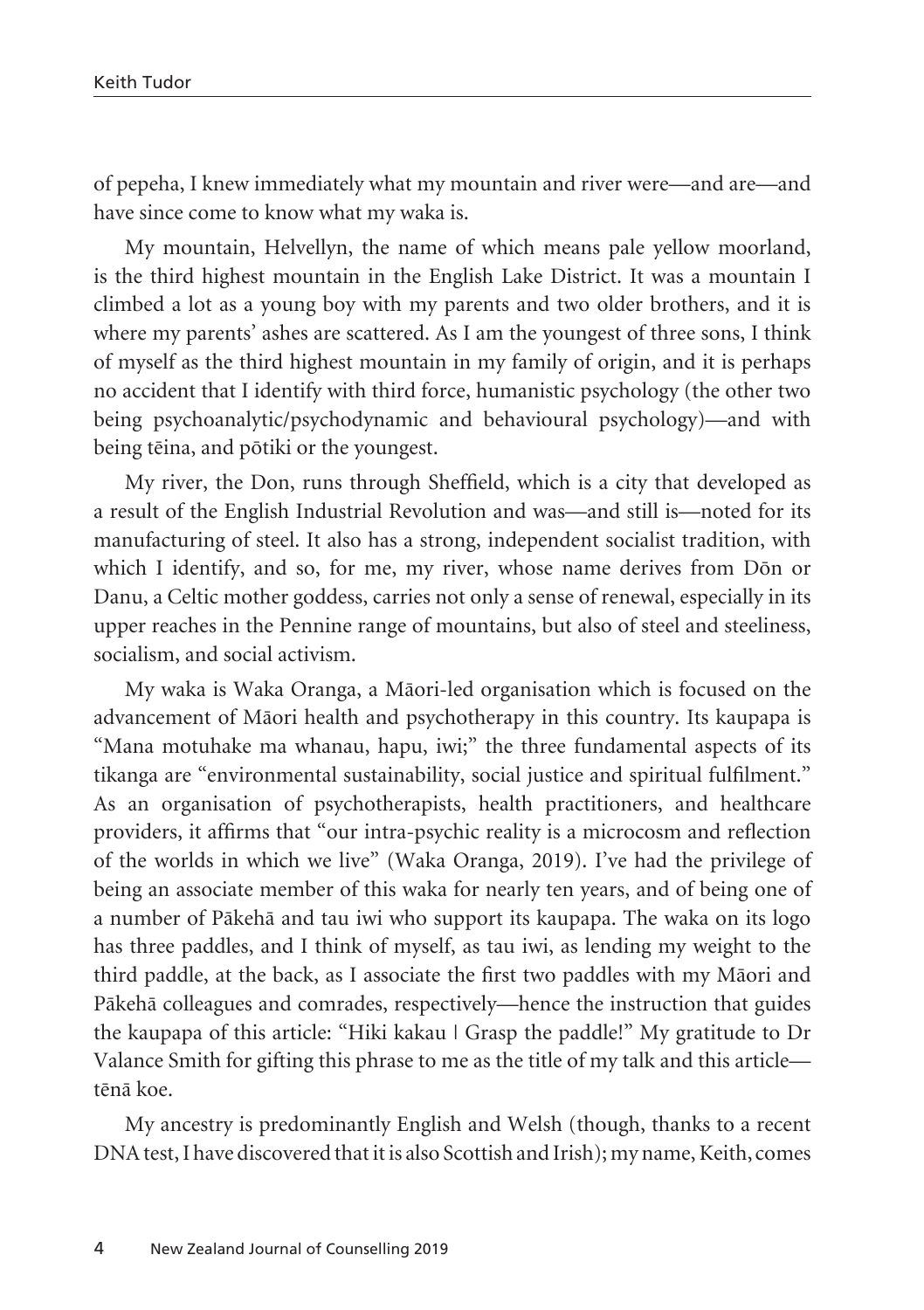from a Scottish surname meaning wood, forest, and "from the battleground." For me, this carries a sense not only of being willing to battle, but also of coming from something and going towards something else, and, in this sense, being in transition and on the edge of things. This has meaning for me in relation to some of the positions and stances I have taken in my personal and professional life; although in many ways I am quite respectable, I often find myself being somewhat critical and oppositional, and, consequently, somewhat marginal and peripheral—though I also tend to embrace this. Thus, I am a professor of psychotherapy though not a psychotherapist, and a member of Waka Oranga but not of the New Zealand Association of Psychotherapists—and I have been criticised for making the decisions that have led to both these positions. In taking such positions I draw inspiration from my father, who was a conscientious objector in the Second World War. Thus it is no accident that, when I was invited a few years ago to contribute a volume to a series of books on mental health, I chose the title *Conscience and Critic*, a phrase that also echoes the definition of a university in New Zealand as laid down in the Education Amendment Act 1990, which includes: "They accept the role as critic and conscience of society" (Section  $4(v)$ ), a role that I accept and take seriously (see Tudor, 2017).

The ancient Greek maxim γνῶθι σεαυτόν "know thyself" carries the sense of self-knowledge and of humility in knowing one's place (Aeschylus, 430 BCE/2015), in a genuine, not a self-deprecating way. It seems to me that knowing one's mountain, river, and waka (as well as other significant landmarks in one's life) provides the basis of such self-knowledge, as these landmarks carry the stories that are us. As Hinewirangi Kohu-Morgan (personal communication, June 2019) puts it:

*as Mäori, we constantly pay homage to our tuäkana, understanding the püräkau, that help us stand within our mana, and standing before our tuäkana helps us to stand with strength of knowing and understanding. The maunga, awa, waka carry the many stories that are us and we give thanks to that story again which are us.*

These landmarks and stories also provide a link between finding and having a place to stand (sit, live, paddle) in a new land, finding the right place to stand, and earning and having the right to stand.

While I have the right to live and work in this country by virtue of a permanent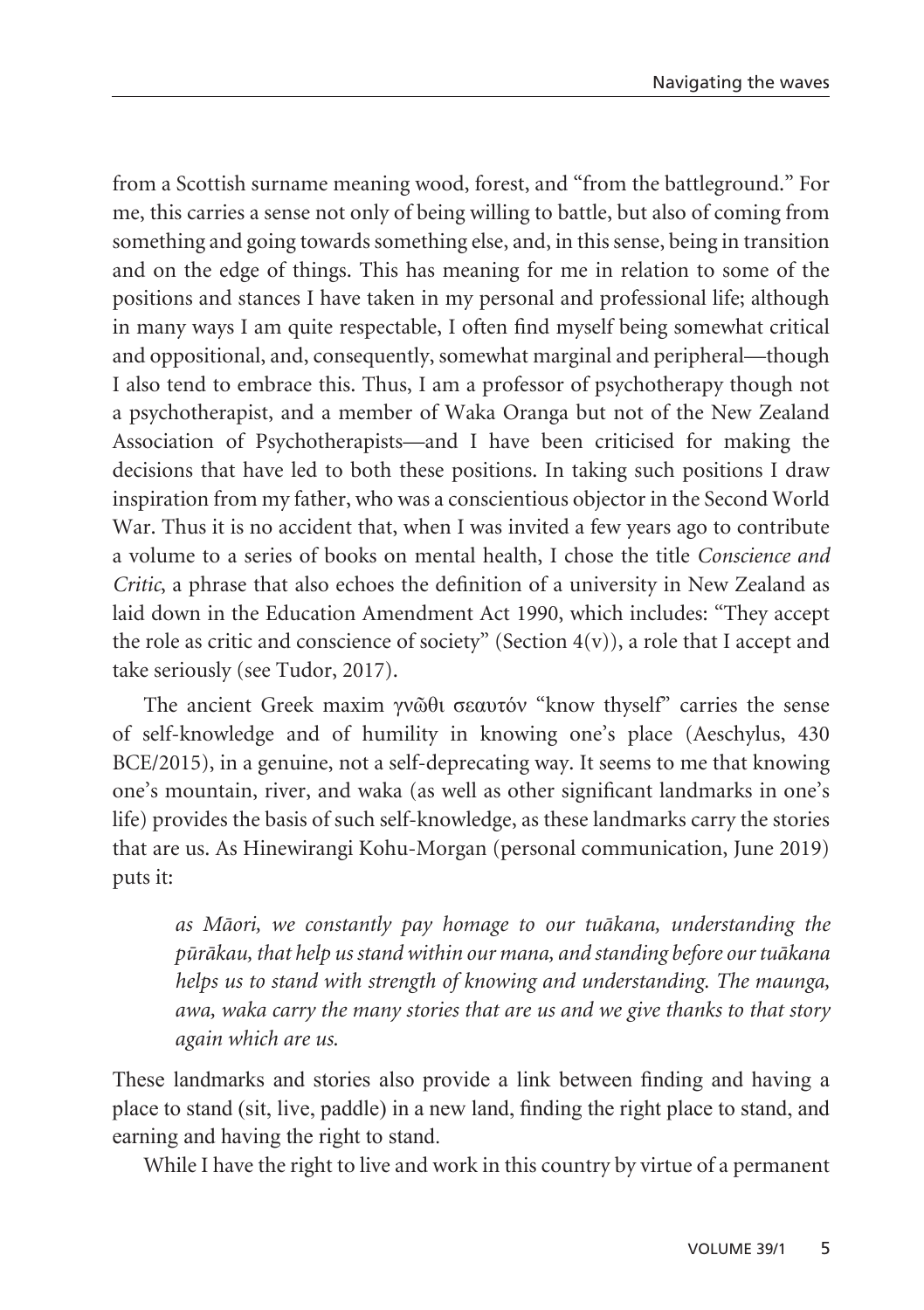residence visa, issued by the New Zealand government, what matters more to me, personally and politically, is that I was welcomed to this country by a Mäori colleague and his whänau in the context of a mihi whakatau in the then department of psychotherapy at Auckland University of Technology. For me, this is more about whänaungatanga and relationship and the welcome, grounding, and sense of belonging that comes from manaakitanga and, by implication, käwanatanga (co-governance) than it is about a particular manifestation (for instance, a citizenship ceremony) of a specific form of government and, for that matter, a settler government (based on a Western concept of the nation state). Moreover, it is this relationship that has formed the basis of and informed my thinking about and commitment to supporting Mäori health, mätauranga Mäori, and Mäori governance. In terms of Te Tiriti, I see this as how the Preamble informs an appreciation—and honouring—of Article 1, which defines käwanatanga or governance and, more precisely, co-governance.

Part of knowing where I stand and finding the right place to stand is knowing on whose ground I am standing, hence, as part of my pepeha, I say: "Kei te whenua o Te Kawerau ä Maki töku käinga inaianei | My home rests on the ancestral lands of Te Kawerau ä Maki." In *The Penguin History of New Zealand*, Michael King (2012) writes: "Maori and Pakeha in New Zealand are in a relationship in the nature of siblings: tuakana and teina" (p. 201). In describing this relationship in this way, what King proposes is quite radical as it means that, in finding our right place to stand, Päkehä—and, I would add, tau iwi—need to acknowledge the eldership of and take leadership from Mäori.

John K. Wood, a colleague of Carl Rogers, describes the person-centred approach as a "psychological posture. . .from which thought or action may arise and experience be organized. It is," he summarises, "a way of being." (Wood, 1996, p. 13). I think of this interest in where we stand similarly (and I use the plural to represent collectivity and solidarity), that is, as a psychological and political posture, approach, attitude, and, ultimately, way of being.

In rowing, some of the "wash" comes from what is referred to as "catching a crab," which is when one person puts their oar in the water at the wrong time or at the wrong angle as or from the other rowers. This appears a useful metaphor for the consequences of not rowing or paddling together. Thus, some of the wash from this present kaupapa lands on tau iwi as a result of differences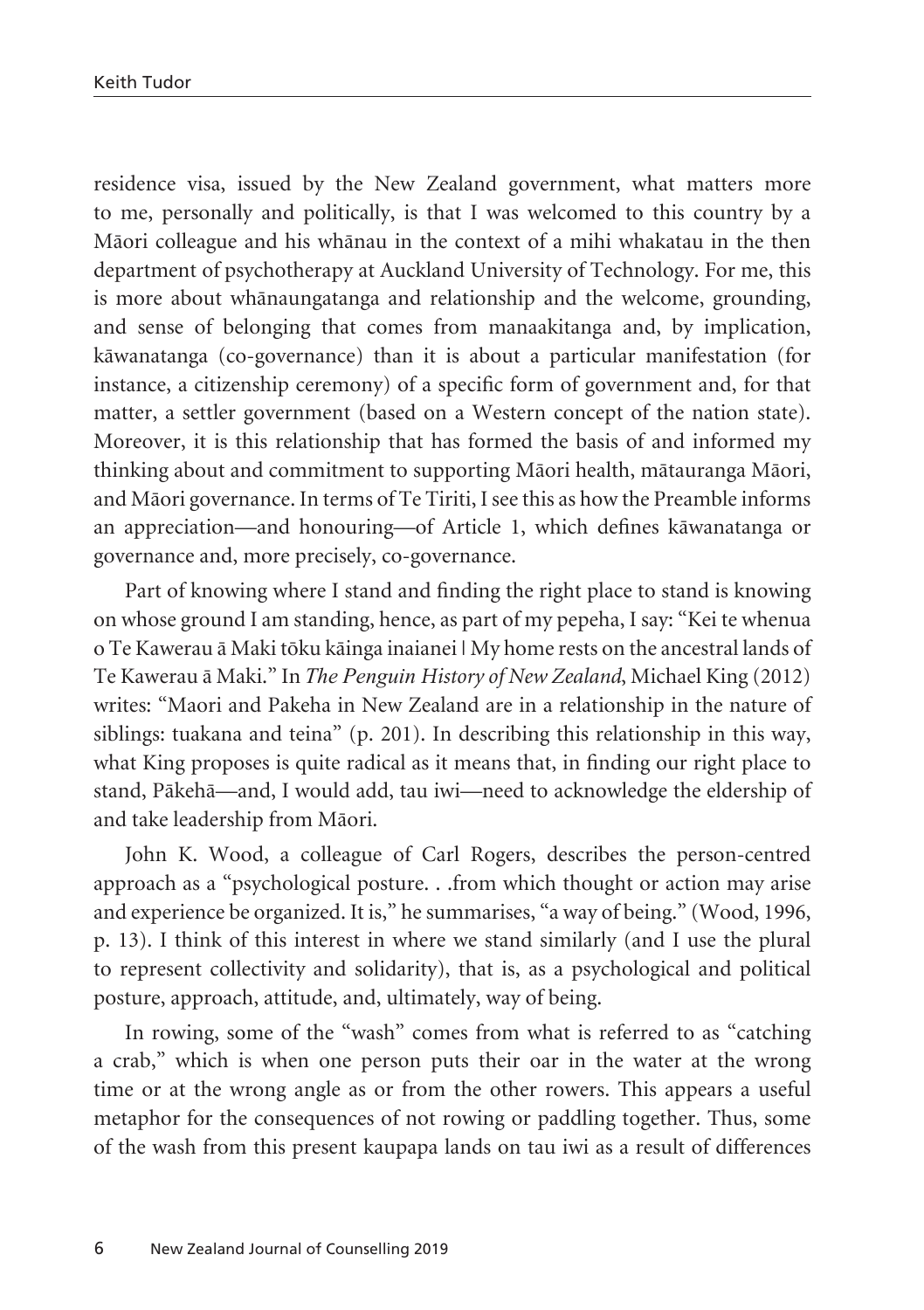with other "bones" in this land who are not interested in Te Tiriti; and tensions in relationships with Päkehä, especially, in my experience, if the Päkehä are more conservative; as well as differences and divisions within te ao Mäori. An example of this in the field of psychotherapy was (and remains) the tensions caused by the New Zealand Association of Psychotherapists (NZAP) seeking state registration of psychotherapists at the same time that it was engaging in developing a Treaty partnership with Waka Oranga which, as an organisation, opposed such state registration and the broader extension of statutory regulation of the field of psychotherapy (see Morice, Woodard, & Came, 2017). Even if the NZAP had thought this was a good idea in terms of its "governance" of Päkehä psychotherapists, if it had taken a Te Tiriti perspective on this, I suggest that it would have been more mindful of how Waka Oranga and other Mäori psychotherapists were thinking about this, especially in the context of Article 2 and its assertion of tino rangatiratanga or sovereignty.

## **Whakaaronui ki te mätauranga o te rohe—respecting local knowledge**

Totton (2006) argues that "In becoming a system of expertise, therapy in its public form risks turning its back on a crucial aspect of its practice, what anthropologists and sociologists have called 'local knowledge'." (p. 85). He goes on:

*While generalized expertise is formulated on a scientific or pseudoscientific model, in terms that are standardized, quantifiable and not open to subjective interpretations, local knowledges are essentially practical and qualitative in nature, involving continuous negotiation between practitioner and environment [as, for example, in] farming or gardening, where detailed knowledge over time of local micro-conditions of weather and soil are at least as important as any general principles of agriculture. (ibid.)*

Totton's article challenges the assumption of universal knowledge and, therefore, of universal theory, and articulates (from a Western perspective) the argument to be local, and therefore, depending on the context, non-Western. Following this argument, all Päkehä and tau iwi should be interested in what is here and what was here, first. We would, for instance, be interested in Mäori concepts of land and how Mäori cultivated the land (Furey, 2006), rather than assuming that the land was unused or empty. In discussing and challenging the (Western) scientific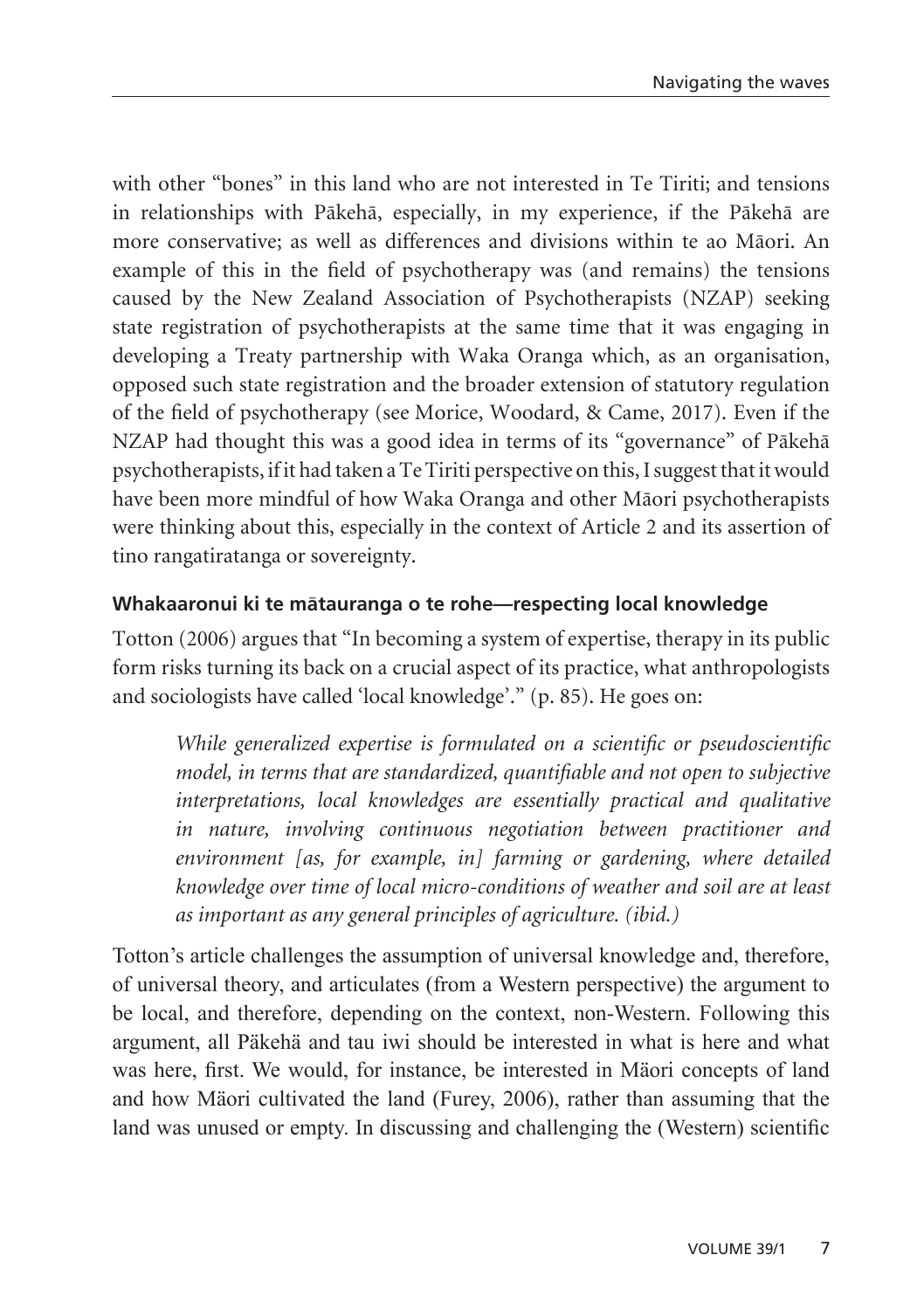method and the notion of the warrior gene, Jackson (2009) summarises this well in the phrase "Once were gardeners."

What follows from this argument is that Päkehä and tau iwi would look first to indigenous models of counselling and psychotherapy or, more broadly, holistic health and healing, such as Tihei-wa mauri ora (Piripi & Body, 2010), and that these models would not need to be justified in terms of models from the Western intellectual tradition—and the northern hemisphere, for a critique of which, see Connell (2008) and Tudor (2012). Rather, and accepting the authority of mana whenua, it should be the other way around. For example, we might consider tapu i te tangata (Tate, as cited in Piripi & Body, 2010) and mana as the expression of tapu (Te Hika o Te Ika Trust, 1992, as cited in Piripi & Body, 2010) as echoed in the concept of the actualising tendency as an expression of the formative tendency (Rogers, 1959, 1963); and te pō | the realm of becoming (Piripi & Body, 2010) as akin to the concept of becoming as described by Allport (1955/1983) and Rogers (1961/1967b).

I offer these examples with caution as I appreciate that a little knowledge is a dangerous thing, and to do this and other examples full justice we would need to be able to walk in at least two worlds and, not least, to begin to understand the differences between the methods, methodologies, epistemologies, and, ultimately, ontologies of these different worlds—and, in order to do this, to be bilingual. Notwithstanding this, however, the more general point I'm making is a simple one: it is that, alongside accepting hospitality from mana whenua, manuhiri (visitors) could and should accept the authority and sovereignty of their hosts; it's simple cultural courtesy. Engaging with and prioritising "local knowledge" in this way would involve Päkehä and tau iwi learning or relearning; and, in our field(s), would, I suggest, transform the nature and practice of counselling and psychotherapy in this country.

However, it is clear that this is not the current situation, and that, by and large, in practice neither Mäori colleagues nor te ao Mäori enjoy such courtesy in their own country. As I have written with a number of colleagues about various aspects of culture, therapy, and theory over the years (see, for instance, Ioane & Tudor, 2017; Komiya & Tudor, 2016; Singh & Tudor, 1997), I have become increasingly aware of and concerned about what I refer to as the directionality of cultural engagement, which is, predominantly, from Western (and Northern) tradition across to indigenous traditions, which can only be understood and accepted if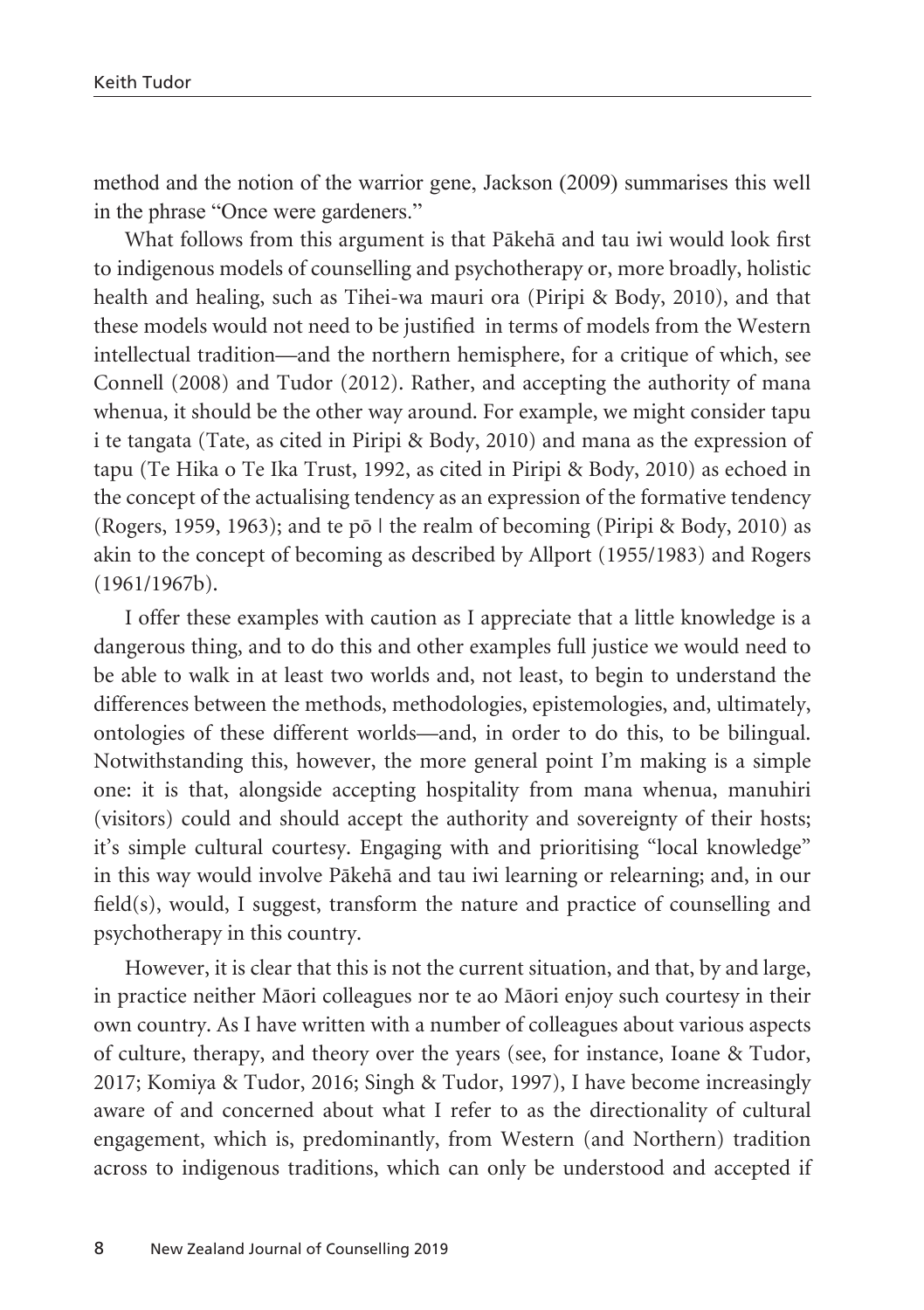referenced back to the mainstream, dominant tradition and its models.

If we are going to take Article 2 of Te Tiriti seriously, we need to engage with the praxis of Mäori sovereignty, and it is significant that two "principles" of the Treaty that are not often discussed are "self-management, rangatiratanga," identified by the Department of Justice (1989), and "tribal rangatiratanga," identified by the Waitangi Tribunal (1990). As Crocket (2013) acknowledges: "The concept of Treaty principles offered a way for the Crown and judiciary to articulate the intentions of the Treaty without needing to establish the legal meaning of each word in each version"(p. 60). It is, of course, much easier for the dominant settler majority to talk about partnership (on their terms), than to acknowledge Mäori sovereignty (as enshrined in Article 2 of Te Tiriti). A poignant example of this took place five years ago when the Waitangi Tribunal confirmed that in signing Te Tiriti Ngäpuhi did not cede sovereignty (Waitangi Tribunal, 2014). However, within hours of the publication of the report, Chris Finlayson, the then Minister for Treaty Negotiations, said that "the report did not change the fact that the Crown has sovereignty in New Zealand" (Newshub Archive, 2014, cited in Berghan et al., 2017). The fact that Mäori sovereignty is not assumed and the courtesy to which I refer is not common means that we still have to argue the case for biculturalism, in both its distributive and individual forms (see Sharp, 1997), and to continue to seek ways in which to manifest this in counselling and psychotherapy, and especially in the education/training of Päkehä and tau iwi counsellors and psychotherapists.

## **Whakahönoretia i Te Tiriti—honouring Te Tiriti**

The *Code of Ethics* of the New Zealand Association of Counsellors (NZAC, 2016) states that counsellors shall "actively support the principles embodied in the Treaty of Waitangi" (4.3). However, this is somewhat problematic as there aren't any principles embodied in the Treaty. Principles identified as associated with the Treaty came much later—see The Treaty of Waitangi Act 1975, various Waitangi Tribunal reports (1983-1987), the New Zealand Maori Council v Attorney General (1987), various other Waitangi Tribunal reports (1988-997), the Royal Commission on Social Policy (1988), the Department of Justice (1989), and Durie (1998).

The *Code of Ethics* of the New Zealand Association of Psychotherapists (NZAP, 2018) also refers to the principles of Te Tiriti o Waitangi, and to honouring Te Tiriti: under the heading "Honour Te Tiriti O Waitangi" it states that: "Psychotherapists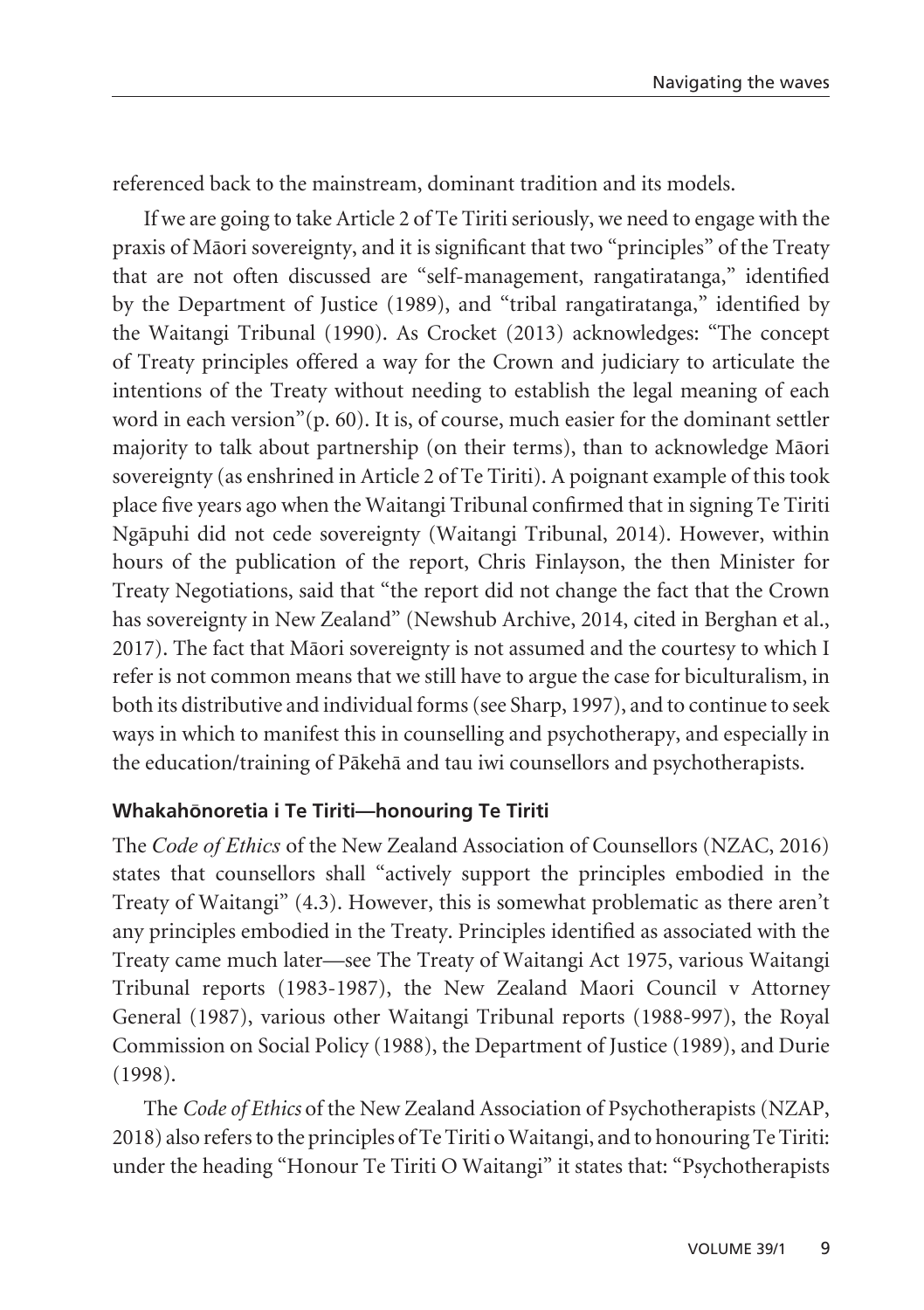shall respect the values and beliefs of the Tangata Whenua and shall equip themselves to understand how the principles of Te Tiriti o Waitangi can influence and guide the practice of psychotherapy" (3.1). This is also problematic as there are no principles named in the original Mäori text of Te Tiriti.

In recent years, there has been an increasing acknowledgement of the distinction between the Mäori text of Te Tiriti and its Articles and the English version of the Treaty and the principles ascribed to that version, of which the three principles of protection, partnership, and participation are the most common (Royal Commission on Social Policy, 1988), though there are a number of other principles that have been identified over the years in various reports, rulings, and speeches—over fifty at the latest count. Most recently and significantly, the Waitangi Tribunal report *Hauora* (2019) found that "the Crown's 'three Ps' articulation of Treaty principles is outdated and needs to be reformed" (p. 163).

In the light of such findings and the shift from principles to Articles, our professional codes of ethics and practice need to be realigned with Te Tiriti o Waitangi and its Articles, which, again, requires some work on the part of Päkehä and tau iwi (see, for instance, Tudor & Grinter, 2014). In an article exploring the meaning of the Treaty of Waitangi for counselling, Crocket (2013) comments on some of the problems associated with the binary nature of references to Mäori and Päkehä. He notes: "Individuals and groups who are not able to take up either a Päkehä or a Mäori identity can also feel excluded from the scope of this binary and thus potentially excluded from Treaty conversations" (p. 62).

One response to this is to affirm the binary nature of biculturalism (Waitangi Tribunal, 1987) and our bicultural nation, and, therefore, to encourage all non-Mäori New Zealanders, including new immigrants, to consider themselves as Päkehä. I am aware that some kaumatua encourage all non-Mäori to embrace the term Päkehä and I appreciate both the historical significance and the gift of that word. Nevertheless, and like Crocket and others, I am aware that many new immigrants to this country and especially those from regions of the world other than Europe, and those who identify politically as "black" (see Brah, 1992), don't relate to the term Päkehä and may more easily identify with the term tau iwi as they are "new bones" in this land. Another advantage of the use of this term is that it implicitly acknowledges the first tuakana–tëina sibling relationship between Mäori and Päkehä (see King, 2012), while also indicating another such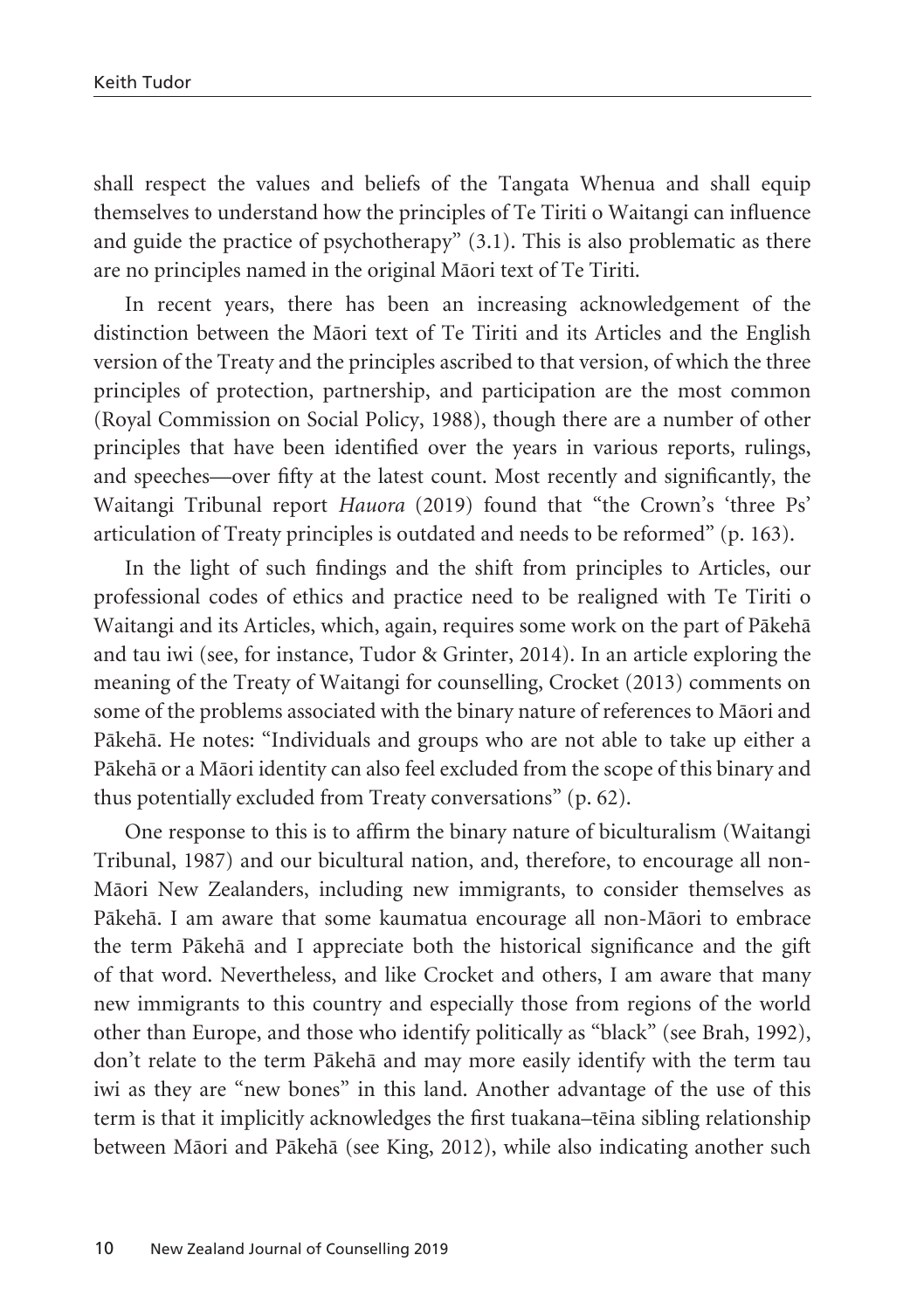tëina relationship both with Mäori and with Päkehä. I suggest that this affirms the primary bicultural relationship with Mäori, while acknowledging both the diversity *within* both worlds or each world, as well as the complexity *across* these worlds, not least experienced by the many people who have dual or multiple heritages (see Grennell-Hawke & Tudor, 2018), in which context Huhana Pene (personal communication, September 26, 2019) suggests that "Mäori. . .seek to honour both whakapapa traditions. . .proudly"—and that this could be transformational.

I am aware that the suggestion of another set of relationships is complex and that proposing another tuakana–tëina relationship could be seen as detracting from the primary relationship with tangata whenua; as Pene argues: "Tauiwi refers to those who have come from afar to settle in New Zealand. . .so Päkehä are not tuakana to the teina; they [Tauiwi and Päkehä] are all teina to tangata whenua" (personal communication, September 26, 2019).

Another response to Crocket's concern about the exclusiveness of the binary nature of references to Mäori and Päkehä is to encourage all New Zealanders to identity with Te Tiriti, both politically and personally. However we identify ethnically, we can all claim a relationship with Te Tiriti—"He tangata Tiriti ahau | I am a person of te Tiriti"—and, of course, the reference to Te Tiriti acknowledges and affirms the primacy of the Mäori-language text of this social contract (for a contemporary English translation of which see Mutu, 2010). Embracing and engaging in such relationships requires some psychological as well as political work. Last year I had the privilege of attending a two-day symposium on decolonising emotions, which was held at Te Kotahi Research Institute of the University of Waikato. While the focus of the symposium was, rightly, on the importance for Mäori and other indigenous people to decolonise their emotions—as Kohu-Morgan (personal communication, June 2018) put it, "decolonising my brain, my reo, and my processes"—it is clear that colonisers and their descendants as well as those who benefit from colonisation also need to engage in decolonising their emotions and their thinking, and I argue that this can be facilitated through and in therapy. An important part of this for those of us who come second or third, whether in our families (as I am in mine) or in waves of immigration, is to accept these positions: "Ko te amorangi ki mua, ko te häpai ö ki muri | Leaders lead and followers follow." However, while a lot has been written about leadership, it is only comparatively recently that people have been discussing followership (see Hamlin Jr., 2017).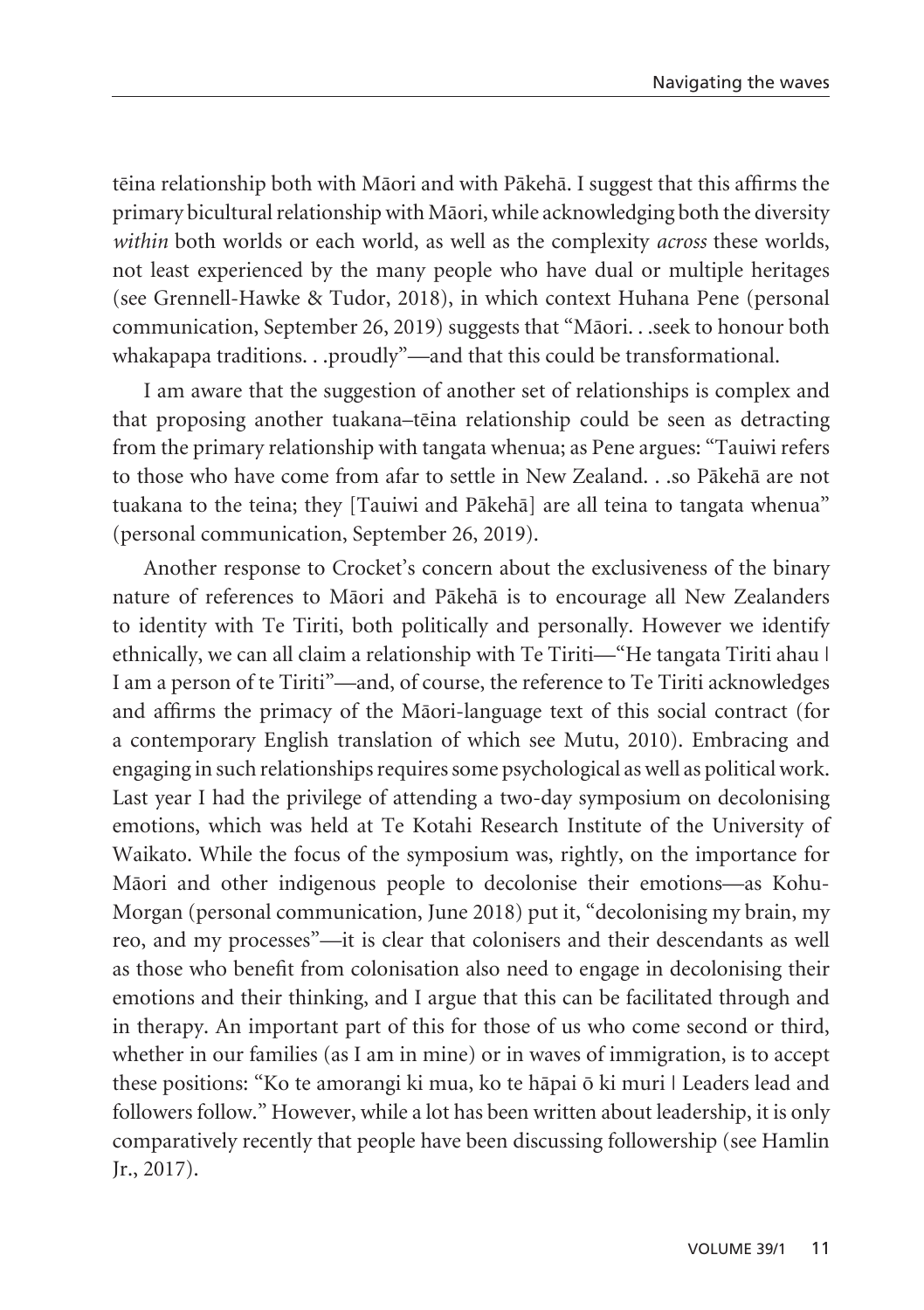Historically, there has been a considerable amount of wash or backlash about the Treaty, let alone Te Tiriti, the detail of which is beyond the scope of this article, but suffice it to say that there has been and still is a lot of ignorance, apathy, and antagonism towards this document, all of which need addressing both through education, including the welcome and acculturation of new migrants to this country, and through counselling and therapy (see Totton, 2000). For some, this involves working through and working out internalised oppression; for others, it involves acknowledging and resolving the impact of the internal oppressor, what Berne (1972/1975) refers to as the "Little Fascist." I suggest that such psychopolitical work, especially as Päkehä with Päkehä and tau iwi with tau iwi, is part of the work of the ally (see Margaret, 2014). Finding and accepting my right place, I sit in the third position, accepting Mäori leadership, and acknowledging Päkehä eldership: "Hiki kakau."

#### **Hoea i te waka—paddling the waka**

In terms of service and serving, I come from a line of social service: my maternal grandfather was a Unitarian minister, my mother was a social worker (as was my godmother, and my eldest brother), and my father was a teacher and a lay preacher. I was told that my grandfather, Ralph Philipson, who christened me, thought that our task in life was to leave the world a better place than we found it, whence and hence the importance of being of service and making a contribution. This perspective reflects the ethical principle of beneficence, which goes back to the Hippocratic Oath (5th century BCE) (see Tudor & Grinter, 2014). Some years ago, I came across the writing of Jessie Taft, who was influenced by Otto Rank and who, in turn, influenced Carl Rogers, and, among many other contributions, coined the term "relationship therapy" (Taft, 1933). She commented that: "The word 'therapy' has no verb in English" (p. 3), going on to reflect that the Greek noun from which the word "therapy" is derived means "a servant" and its associated verb is "to wait." She continued:

*I wish to use the English word "therapy" with the full force of its derivation, to cover a process which we recognize as somehow and somewhat curative but which, if we are honest enough and brave enough, we must admit to be beyond our control. (ibid.)*

I like this connection between therapy and service, waiting, and humility, and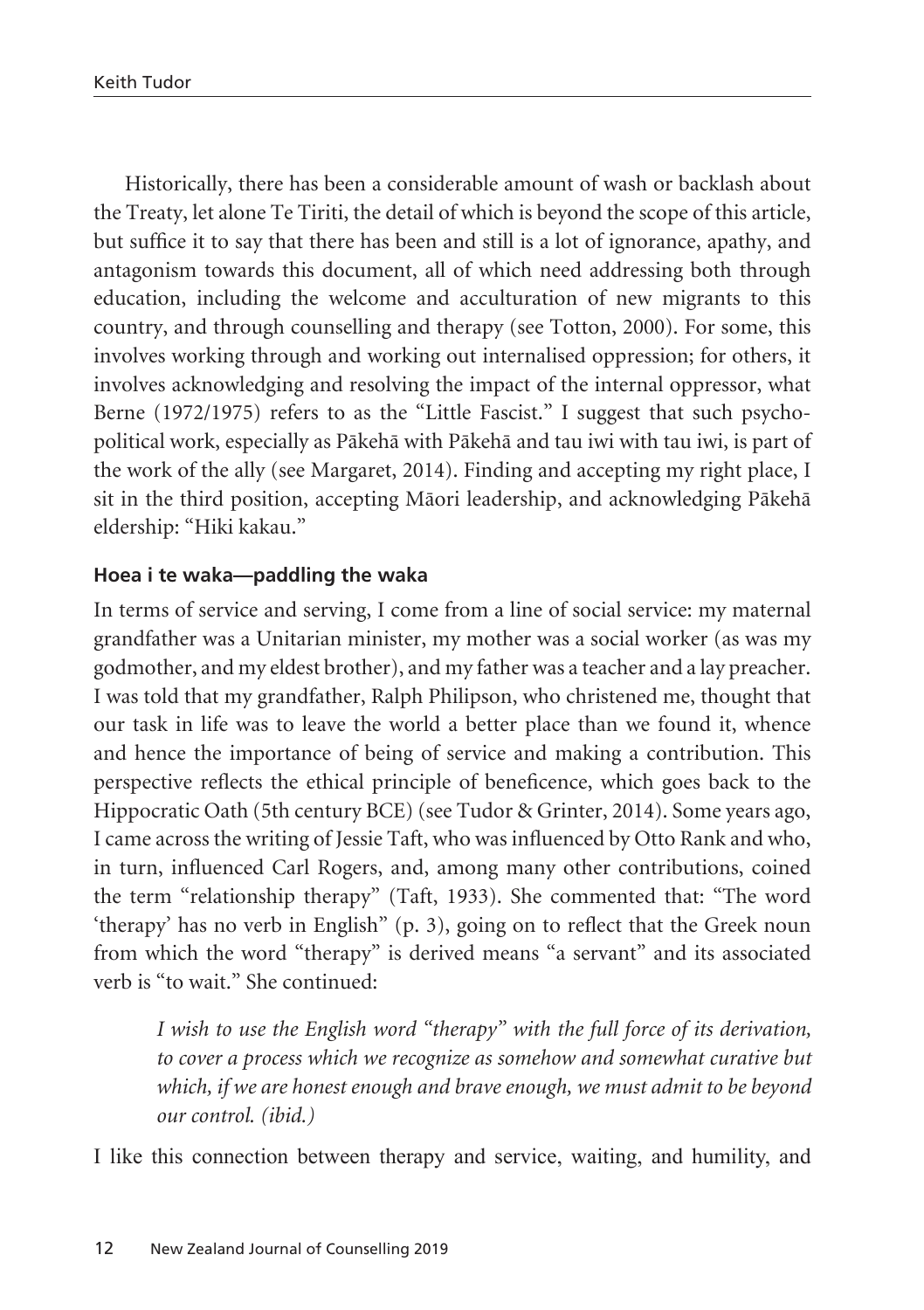would make a further connection between this approach to therapy and the concept of "clinical hospitality" (see Orange, 2012). More recently, I came across a more political perspective on this, from Alice Walker: "Activism is my rent for living on this planet" (Parmar, 2013). My own expression of my grandfather's view on life has been my involvement—and activism—over the years, voluntarily in various projects (political, social, educative, and therapeutic) and professionally by doing some pro bono work and offering reduced fees.

In terms of the waka I am helping to paddle, I see this not only as Waka Oranga, the waka of health, but, more broadly, the waka of psychotherapy (soul healing) and counselling—and, in principle, I don't see much difference between them. The differences that there are, for instance, between counselling and psychotherapy are more to do with history, politics, organisation, and theory, as well as prejudice and personality, than anything inherent in the(ir) relative practice(s) (see Tudor, 1997). In the context of the huge need for psychological services that help heal souls in our country, the arguments about the differences between and the relative effectiveness of counselling, clinical and counselling psychology, and psychotherapy, and specific methods, appear increasingly irrelevant in the face of the bigger issue as to how we can influence national and local government to increase access in the public sector to all these disciplines and their practitioners.

One of the arguments that was advanced in favour of the state registration and, therefore, the statutory regulation of psychotherapists was that it would increase the availability of psychotherapy in the public sector. Research I conducted two years ago found that this indeed was the case: the number of psychotherapists had increased between 2009 and 2017—but only by five (Tudor, 2018). Moreover, the survey revealed that the employment of *generic* psychotherapists had actually declined over this period, from 34 to 29 (a decrease of 15%), while the employment of child and adolescent psychotherapists had increased, from 15 to 25 (an increase of 67%)—an increase that was entirely due to the fact that two specific District Health Boards (DHBs) increased the employment of child and adolescent psychotherapists. One programme director of a therapeutic facility tells me that he cannot employ people who are not registered, and that is certainly true in Auckland DHB. However, the survey revealed that nationally, while there were 54 psychotherapists employed in DHBs (in 2017), there were 84 counsellors also employed by DHBs. So the decision by Northland, Tairawhiti, Taranaki, Hawke's Bay, Capital and Coast, Wairarapa, Nelson Marlborough, and Southern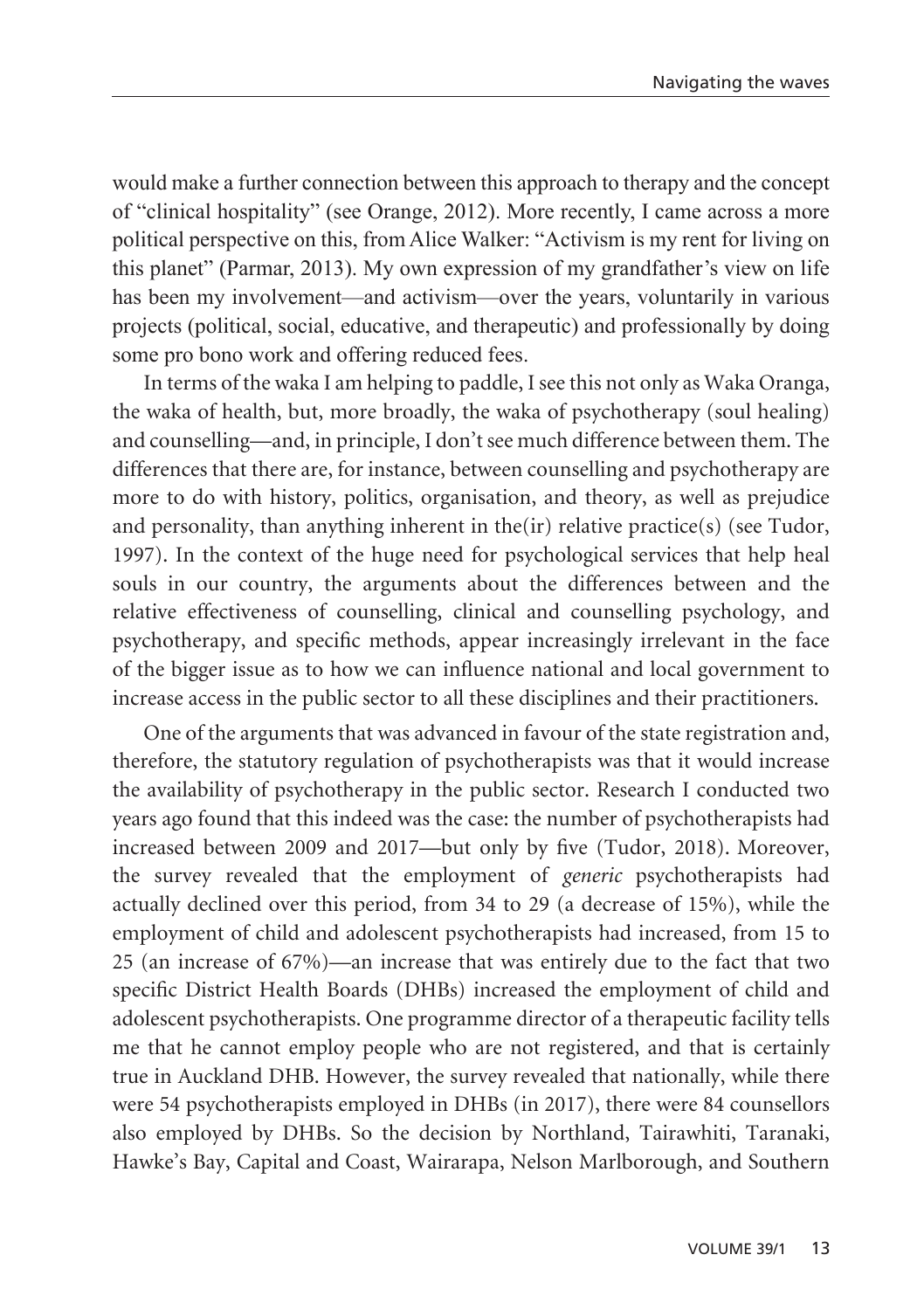DHBs to employ counsellors is a political and pragmatic one, while the decision by Waitemata, Auckland, Bay of Plenty, Mid Central and Hutt Valley DHBs not to employ counsellors is also a political one, though, I would argue, not a very pragmatic one, and especially in light of the government's recent inquiry into mental health (New Zealand Government, 2018).

I have used the word "soul" throughout this article, and have done so deliberately as I consider psychotherapy, from the Greek psyche + therapeia, as referring to soul healing. In the same vein, Totton (2000) refers to psychotherapy as a form of political and spiritual practice. I am, therefore, interested in the education, qualification, and supervision of the next generation of soul healers to work with people who are in some way alienated and oppressed—and, more broadly, in improving the public health and wellbeing of all people in this land and, indeed, the land itself. In doing this, I think it only tika to take leadership and direction from the people of the land, and, therefore, to look to engaging more with Mäori to make our counselling and psychotherapy training programmes more informed by te ao Mäori and more relevant to Mäori students who will be the next generation of Mäori practitioners, supervisors, educators/trainers, and academics. I am well aware that this is not an easy task, but the challenge is that indigenous approaches are accepted in disciplines of counselling, psychology, and psychotherapy on an equal basis. As Kohu-Morgan puts it: "It's a wananga, to help our people be in service, or. . .to sing the soul back into being" (personal communication, June 2019).

Of course, neither being an ally nor climbing into a waka is always easy and sometimes the sea can be rough, but, in doing so, I take inspiration from another whakataukï: "He moana pukepuke e ekengia e te waka | Even if the sea is rough it can be crossed by the waka"—and especially if we're all in it together!

#### **Summary**

This article has explored navigating the wave(s) of and in counselling and psychotherapy in Aotearoa New Zealand. In doing so, I have framed it in the context of the social contract that is Te Tiriti o Waitangi; as Crocket (2013) puts it: "the Treaty has also become a primary metaphor for social service practice" (p. 56). Thus, both in this article and in my broader vision for a psychotherapy that respects te ao Mäori and advances Mäori health, and thereby health for all New Zealanders, I tend to think in terms of Te Tiriti: its Preamble and its Articles,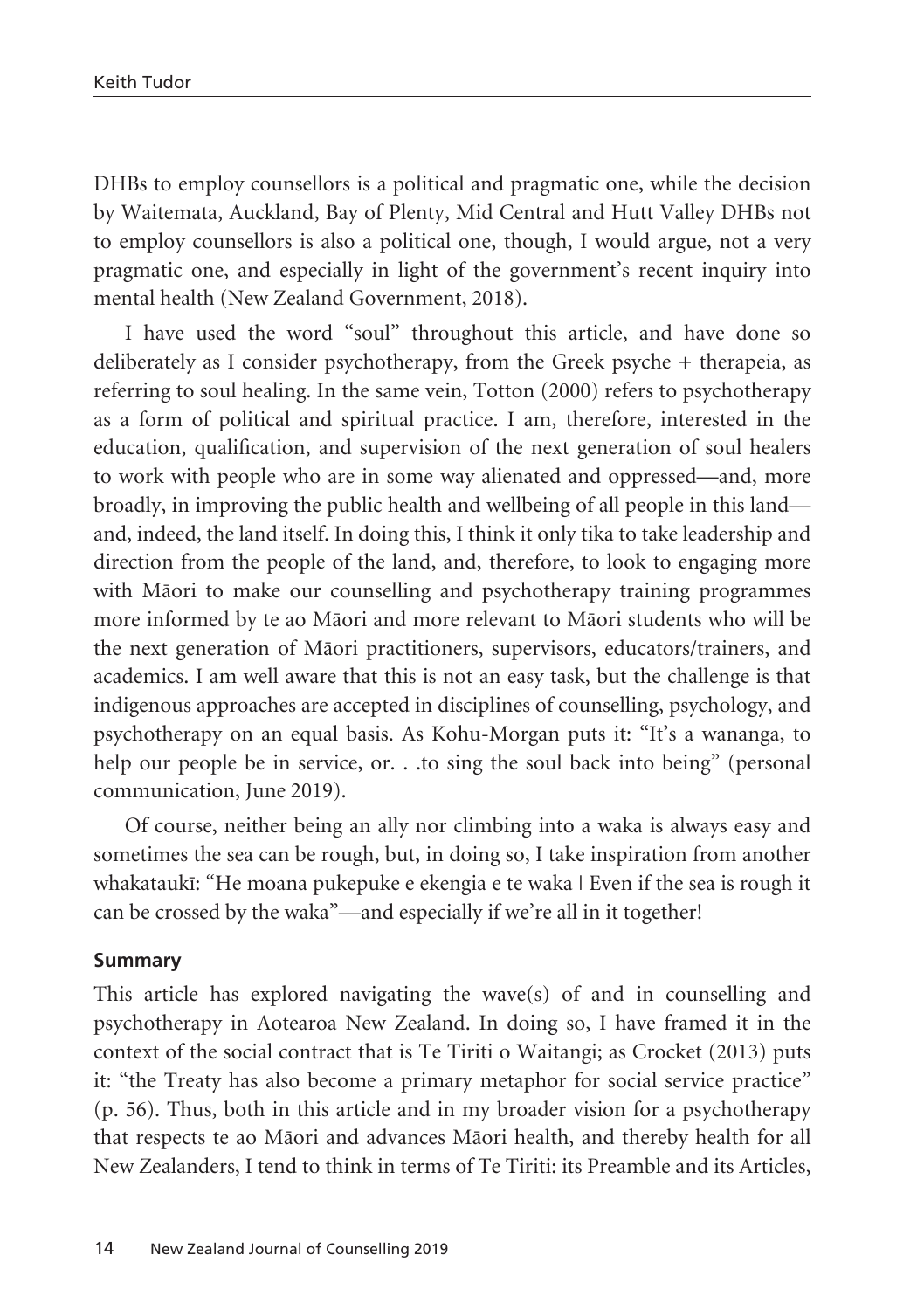including the fourth article or oral clause. With regard to this article, I would summarise and connect it as follows.

Firstly, in terms of *whänaungatanga* (the Preamble to Te Tiriti)—that we establish, acknowledge, make, and maintain contact through relationships. If we have responded to the instruction "Hiki kakau," this suggests that we are willing to engage or, indeed, have already engaged in a relationship or relationships. Such relationships, including, for counsellors and therapists, supervision, cultural advice/supervision/consultancy, and personal therapy, are crucial for being able to navigate the waves as well as the wash we should expect to experience when engaging in Te Tiriti-based work.

Secondly, in terms of *käwanatanga* (Article 1)—that we acknowledge and operate on the basis of co-governance. In this article I have linked this to ideas about knowing ourselves and finding our place to stand, and finding the right place to stand and, indeed, the right place to sit in the waka. Drawing on the concept of governance, I suggest this means that, therapeutically and socially, we take responsibility for our actions. As the American poet William Ernest Henley (1888) wrote:

*It matters not how strait the gate,*

*How charged with punishments the scroll.*

*I am the master of my fate: I am the captain of my soul.*

Thirdly, in terms of *tino rangatiratanga* (Article 2)—that we acknowledge Mäori sovereignty and, therefore, local knowledge and leadership. If we do this, then we must acknowledge the relevance of non-Western theory, a perspective that is articulated by Connell in her book *Southern Theory* and summarised in the statement "since the ground is different, the form of theorising is different, too" (Connell, 2008, p. xii).

Fourthly, in terms of öritetanga (Article 3)—that we are concerned about equitable outcomes, especially in health and counselling and psychotherapy, and that part of our work as counsellors, psychotherapists, and healthcare providers is to re-establish equitable relationships, interpersonally and intrapersonally, socially and politically. As long as we have inequity in health, education, violence, prison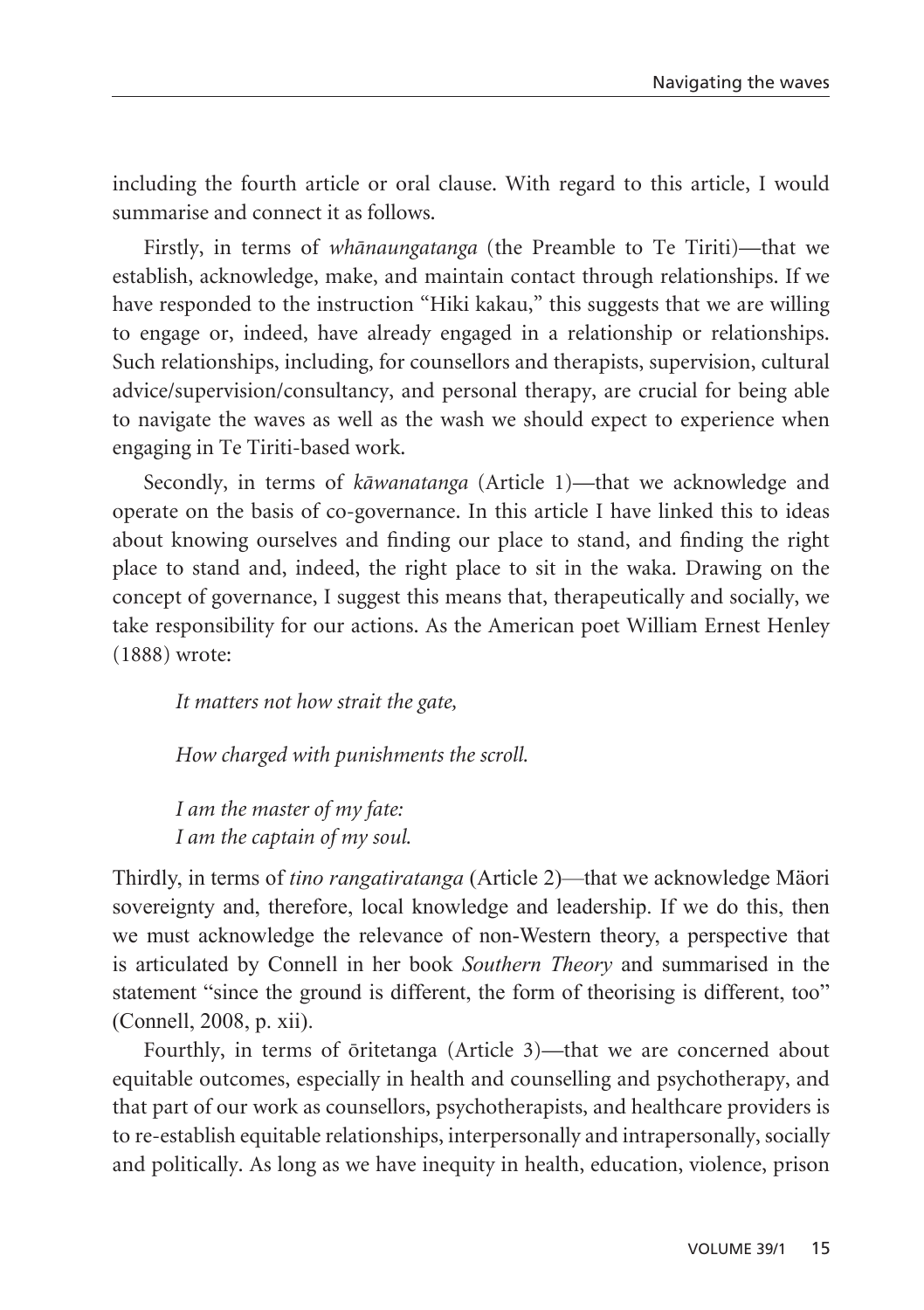population, mortality, and many other aspects of life and death in this country, this means being active in addressing the imbalance in such statistics and in redressing the balance, a point that echoes principles of redress as identified by the Court of Appeal (New Zealand Maori Council v Attorney-General, 1987) and the Waitangi Tribunal (1989).

Fifthly, in terms of *wairuatanga* (Article 4 or the oral clause of Te Tiriti)—that we acknowledge spiritual expression and the freedom of such expression. One of the marae that I have been encouraged to acknowledge in my pepeha is Whaiora in Ötara, South Auckland, which is also the home marae of Waka Oranga. One of the pou tokomanawa in the whare nui of this marae honours Bishop Jean-Baptiste François Pompallier (1801–1871) who, as a Catholic, and concerned about the influence of the Protestant British, was responsible for initiating the statement of religious freedom associated with Te Tiriti. In one health plan I have seen, this aspect of Te Tiriti is referred to as Te Rïtenga and described more broadly as the right to beliefs and values (Counties Manukau Health, 2018), and I think it is significant that, contrary to Freud's antipathy to religion, more attention is being paid to religion and spirituality in counselling and psychotherapy (Bray, 2016; Culbertson, 2013; Florence, 2016; Florence, McKenzie Green & Tudor, 2019).

Nö reira, nau mai, piki mai, kaki mai, haere mai ki tenei kaupapa. Hiki kakau, kia mähaki, kia hoea, kia kaha! Tënä koutou, tënä koutou, tënä *tatou* katoa.

#### **Legal statutes**

*Education Amendment Act 1990 The Treaty of Waitangi Act 1975*

#### **References**

- Aeschylus. (2015). *Prometheus bound* (J. Agee, Trans.). New York, NY: Review Books classic. (Original work published 430 BCE)
- Allport, G. W. (1983). *Becoming: Basic considerations for a psychology of personality*. New Haven, NJ: Yale University Press. (Original work published 1955)
- Berghan, G., Came, H., Coupe, N., Doole, C., Fay, J., McCreanor, T., & Simpson, T. (2017). *Tiriti-based health promotion practice*. Auckland, Aotearoa New Zealand: STIR: Stop Institutional Racism. Retrieved from: https://trc.org.nz/treaty-waitangi-based-practicehealth-promotion
- Berne, E. (1975). *What do you say after you say hello? The psychology of human destiny*. London, UK: Corgi Books. (Original work published 1972)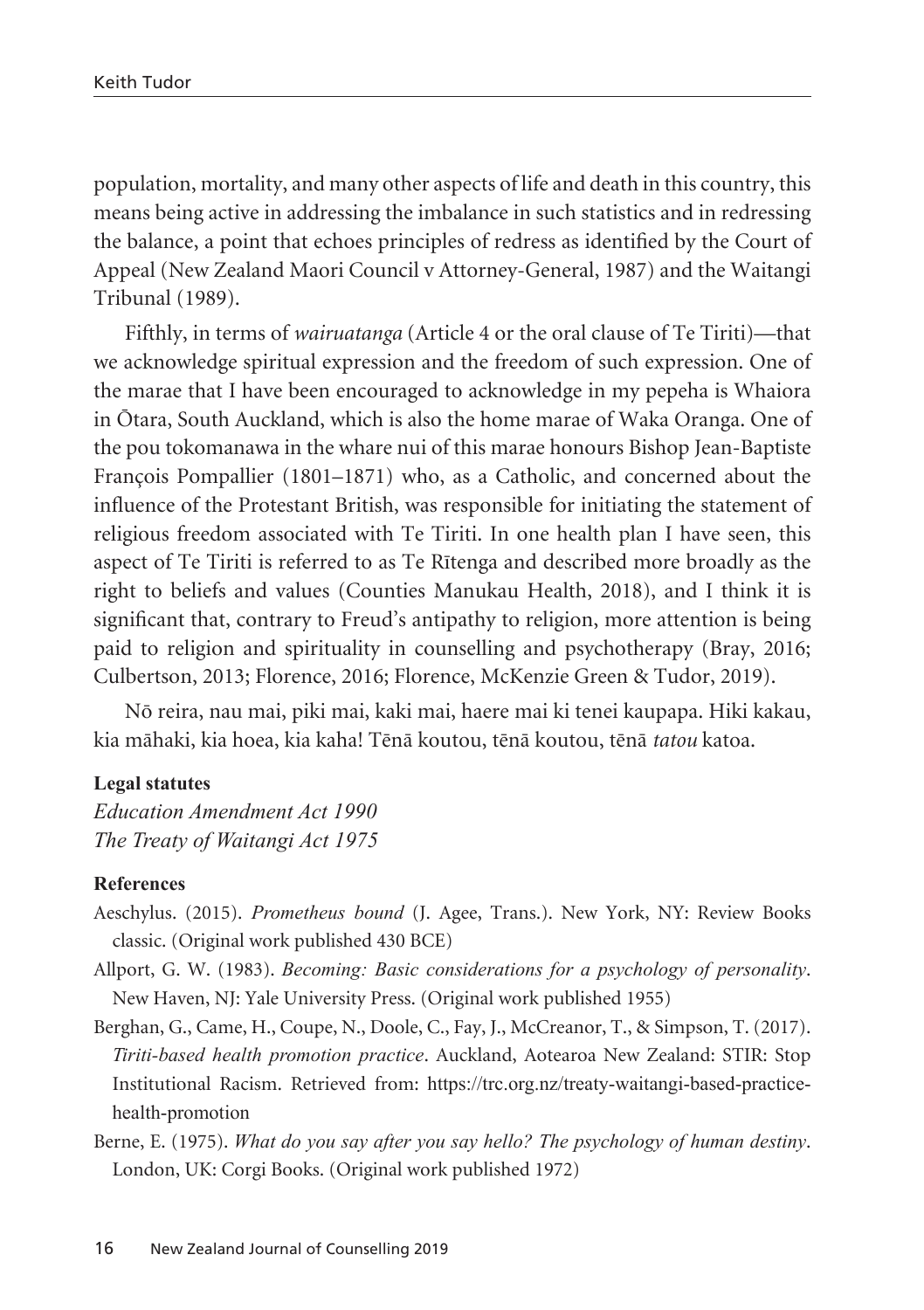- Brah, A. (1992). Difference, diversity and differentiation. In J. Donald & A. Rattansi (Eds.), *Race, culture and difference* (pp. 126–145). London, England: Sage Publications.
- Bray, P. (2016). Mental health therapists consider the relevance of spirituality in their work with addiction and trauma. *New Zealand Journal of Counselling*, *36*(1), 21-46.
- Connell, R. (2008). *Southern theory: The global dynamics of knowledge*. Crow's Nest, Australia: Allen & Unwin.
- Counties Manukau Health. (2018). *Annual report 2018.* Auckland, Aotearoa New Zealand: Author.
- Crocket, A. (2013). Exploring the meaning of the Treaty of Waitangi for counselling. *New Zealand Journal of Counselling*, *33*(1), 54-67.
- Culbertson, (2013). Working with spiritual difference, or "You believe WHAT????" *New Zealand Journal of Counselling, 33*(2), 1-11.
- Department of Justice. (1989). *Principles for Crown action on the Treaty of Waitangi*. Wellington, Aotearoa New Zealand: Author.
- Durie, M. H. (1998), *Te mana te kawanatanga: The politics of Mäori self-determination*. Melbourne, Australia: Oxford University Press.
- Florence, H. J. (2015). *Deciding what belongs: How psychotherapists in Aotearoa New Zealand attend to religion and/or spirituality in psychotherapy* (Doctoral thesis, AUT University, Auckland, Aotearoa New Zealand). Retrieved from http://hdl.handle. net/10292/9239
- Florence, H., McKenzie-Green, B., & Tudor, K. (2019,  $29<sup>th</sup>$  April). Deciding what belongs: How New Zealand psychotherapists attend to religion and/or spirituality in psychotherapy. *Counselling & Psychotherapy Research*, *19*(3), 329-337. doi: 10.1002/capr.12220
- Furey, L. (2006). *Maori gardening: An archaeological perspective*. Wellington, New Zealand: Department of Conservation.
- Grennell-Hawke, N., & Tudor, K. (2018). Being mäori and päkehä: Methodology and method in exploring cultural hybridity. *The Qualitative Report*, *23*(7), 1530-1546. Retrieved from https://nsuworks.nova.edu/tqr/vol23/iss7/3
- Hamlin Jr., A. (2017). *Embracing followership: How to thrive in a leader-centric culture*. Bellingham, Western Australia: Kirkdale Press.
- Henley, W. E. (1888). Invictus. In *Book of verses*. New York, NY: Scribner & Welford.
- Ioane, J., & Tudor, K. (2017). The Fa'ásamoa, person-centred theory, and cross-cultural practice. *Person-Centered and Experiential Psychotherapies*, *16*(4). doi.org/10.1080/14 779757.2017.1361467
- Jackson, M. (2009). *Once were gardeners*. Keynote speech at Cutting Edge Conference,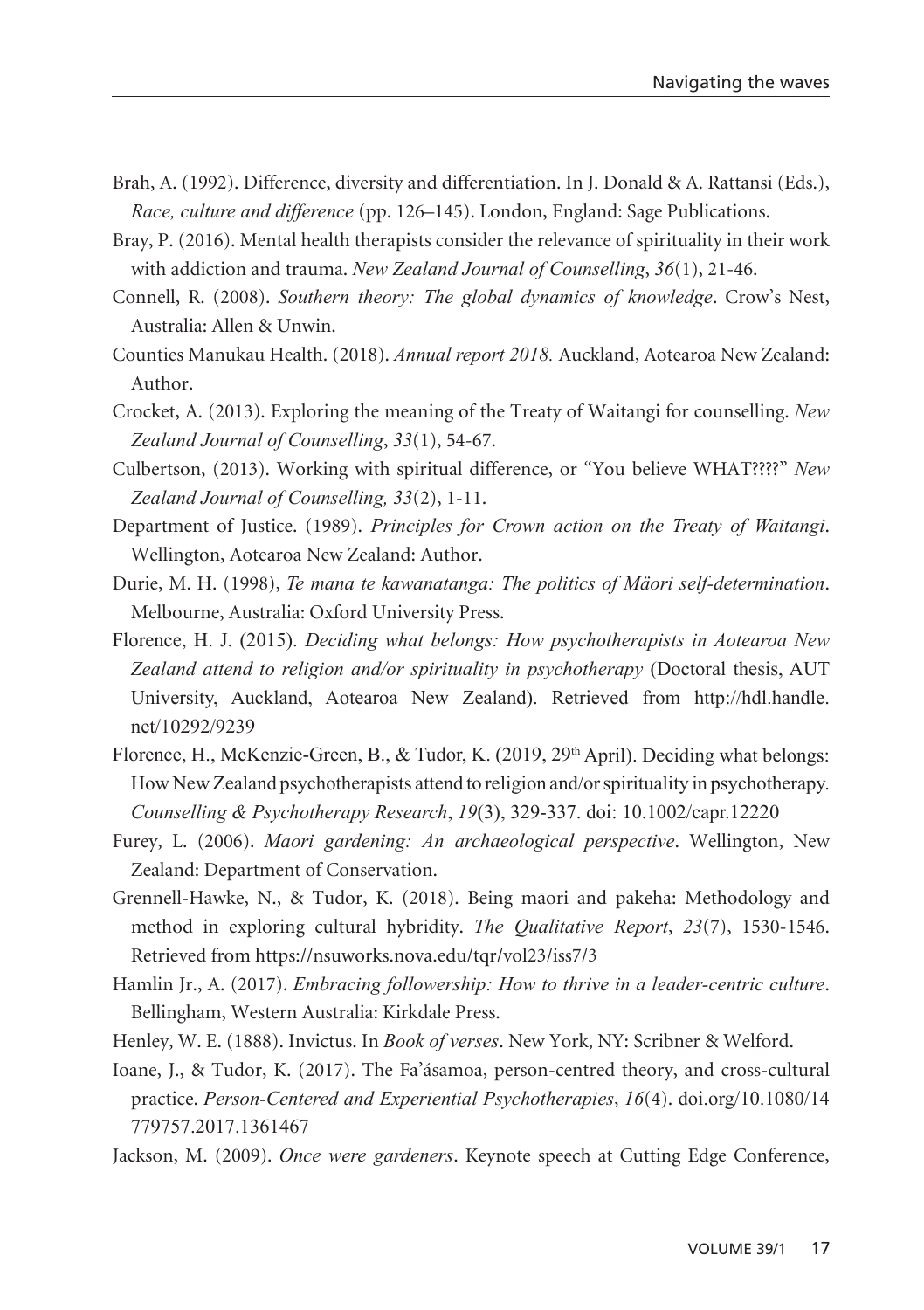"Our place, our future", Wellington, Aotearoa New Zealand. Also available at https:// www.youtube.com/watch?v=HfAe3Zvgui4&t=253s .

King, M. (2012). *The Penguin history of New Zealand*. Auckland, New Zealand: Penguin.

- Komiya, N., & Tudor, K. (2016). "Reading the air", finding common ground: Reconsidering Rogers' therapeutic conditions as a framework for understanding therapy in Japan. *Asia Pacific Journal of Counselling & Psychotherapy*, *17*(1&2), 26-38.
- Margaret, J. (2014). *Working as allies: Supporters of indigenous justice reflect*. Amazon.

Morice, M. P., Woodard, W., & Came, H. (2017). Mäori psychotherapy and the *Health Practitioners' Competence Assurance Act 2003*. In K. Tudor (Ed), *Pluralism in psychotherapy: Critical reflections from a post-regulation landscape* (pp. 123–134). Auckland, Aotearoa New Zealand: Resource Books.

- Mutu, M. (2010). Constitutional intentions: The Treaty of Waitangi texts. In M. Mulholland & V. Tawhai (Eds.), *Weeping waters: The Treaty of Waitangi and constitutional change* (pp. 13–40). Wellington, New Zealand: Huia.
- Newshub Archive (2014, November 14). *Waitangi Tribunal: Northland Maori didn't cede sovereignty*. Retrieved from http://www.newshub.co.nz/nznews/ waitangi–tribunal– northland–maori–didnt–cede– sovereignty–2014111413
- New Zealand Association of Counsellors. (2016). *Code of ethics*. Wellington, New Zealand: Author.
- New Zealand Association of Psychotherapists. (2018). *Code of ethics*. Wellington, New Zealand: Author.
- New Zealand Government. (2018). *He ara oranga: Report of the government inquiry into mental health and addiction*. Wellington, New Zealand: Author.

New Zealand Maori Council v Attorney General. (1987, June). 1 NZLR 641, 6 NZAR 353.

- Orange, D. (2012). Clinical hospitality: Welcoming the face of the devastated other. *Ata: Journal of Psychotherapy Aotearoa New Zealand, 16*(2), 165-178.
- Parmar, P. (2013). *Alice Walker: Beauty in truth* [poster].
- Piripi, T., & Body, V. (2010). Tihei-wa mauri ora. *New Zealand Journal of Counselling, 30*(1), 34-46.
- Rogers, C. R. (1951). *Client-centered therapy*. London, England: Constable.
- Rogers, C. R. (1959). A theory of therapy, personality and interpersonal relationships, as developed in the client-centred framework. In S. Koch (Ed.), *Psychology: A study of a science. Vol. 3: Formulation of the person and the social context* (pp. 184-256). New York, NY: McGraw-Hill.
- Rogers, C. R. (1963). The actualizing tendency in relation to "motive" and to consciousness.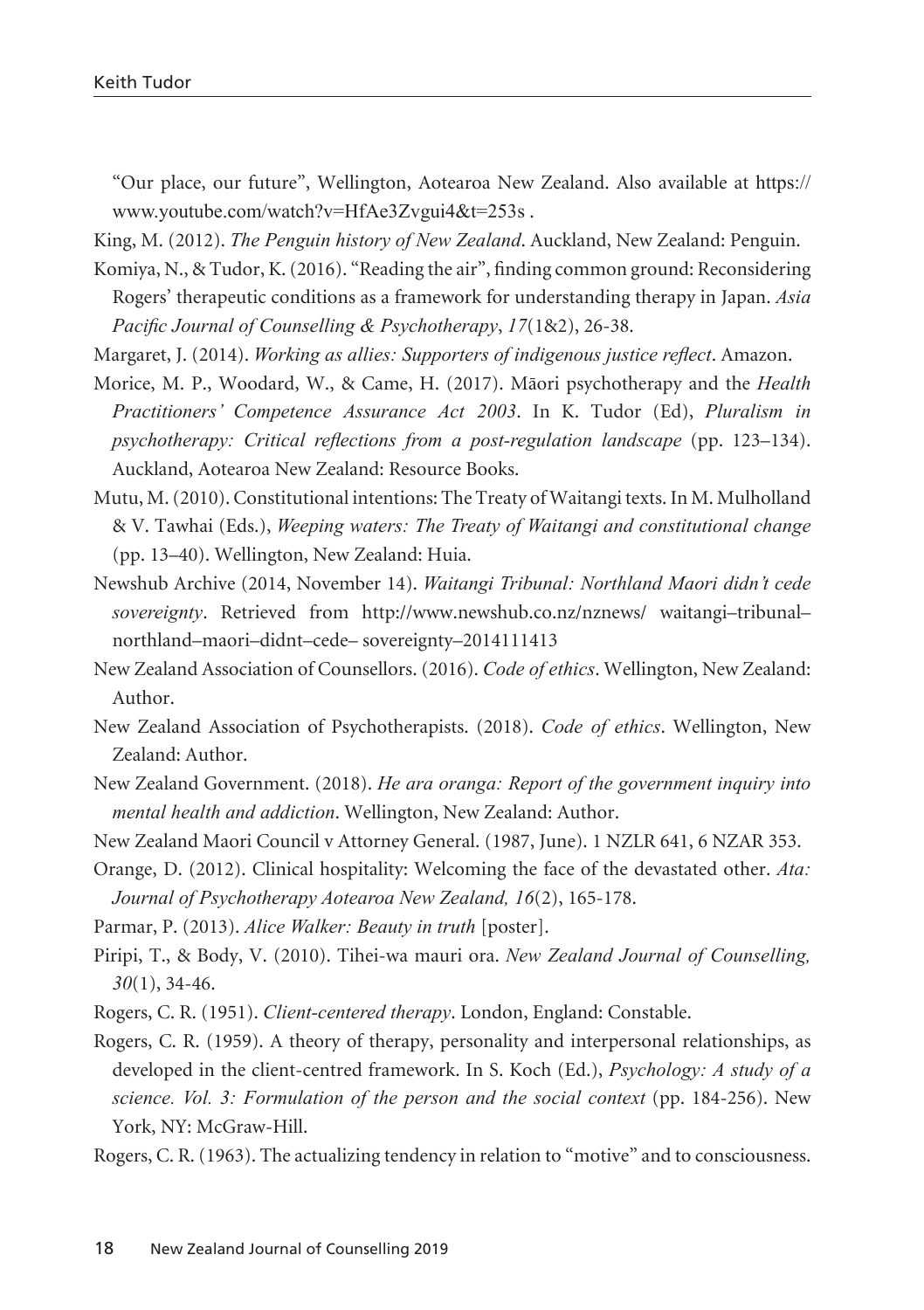In M. Jones (Ed.), *Nebraska symposium on motivation 1963* (pp. 1-24). Lincoln, NE: University of Nebraska Press.

- Rogers, C. R. (1967a). "This is me." In *On becoming a person* (pp. 3-27). London, England: Constable. (Original work published 1953)
- Rogers, C. R. (1967b). *On becoming a person: A therapist's view of psychotherapy*. London, England: Constable. (Original work published 1961)
- Royal Commission on Social Policy. (1988). *The April report (Vol. 2)*. Wellington, New Zealand: Government Printer.
- Sharp, A. (1997). *Justice and the Maori: The philosophy and practice of Maori claims in New Zealand since the 1970s* (2nd ed.). Auckland, New Zealand: Oxford University Press.
- Singh, J., & Tudor, K. (1997). Cultural conditions of therapy. *The Person-Centered Journal*, *4*(2), 32–46.
- Shweder, R. A. (1990). Cultural psychology-What is it? In1. W. Stigler, R. A. Shweder, & G. Herdt (Eds.), *Cultural psychology* (pp. 1-46). Cambridge, MA: Cambridge University Press.
- Taft, J. (1933). *The dynamics of therapy in a controlled relationship.* New York, NY: Macmillan.
- Totton, N. (2000). *Psychotherapy and politics*. London, England: Sage.
- Totton, N. (2006). Can psychotherapy help make a better future? *Psychotherapy and Politics International*, *3*(2), 83-95.
- Tudor, K. (1997). Counselling and psychotherapy: An issue of orientation. *ITA News, 47*, 40-42.
- Tudor, K. (2008a). Therapy is a verb. *Therapy Today*, *19*(1), 35-37.
- Tudor, K. (2008b). Verbal being: From being human to human being. In B. Levitt (Ed.), *Reflections on human potential: Bridging the person-centered approach and positive psychology* (pp. 68–83). Ross-on-Wye, UK: PCCS Books.
- Tudor, K. (2012). Southern psychotherapies. *Psychotherapy and Politics International*, *10*(2), 116–129.
- Tudor, K. (2017). *Conscience and critic: The selected works of Keith Tudor*. London, England: Routledge.
- Tudor, K. (2018). *Public sector psychotherapy*. Unpublished manuscript.
- Tudor, K., & Grinter, C. (2014). Informing consent: Principles, process and practice. *Ata: Journal of Psychotherapy Aotearoa New Zealand*, *18*(1), 51–65.
- Waitangi Tribunal (1987). *Report of the Waitangi Tribunal on the Orakei claim (Wai-9)*.